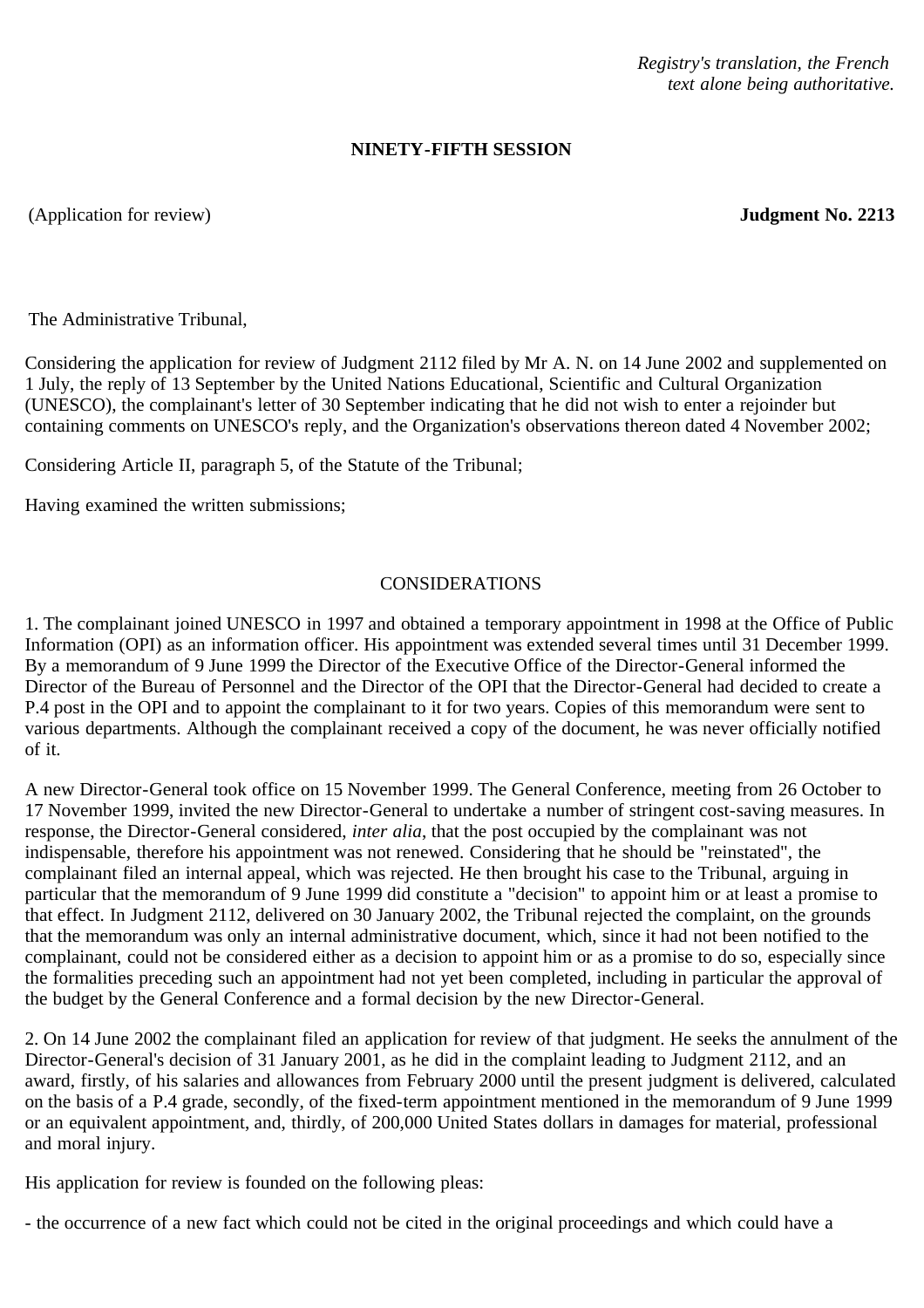decisive influence on the outcome of the case;

- the failure to take account of essential documents affecting the outcome of the case;

- omission to take account of the fact that his post had been approved by the General Conference;

- omission to take account of the fact that his post was part of an essential programme of UNESCO, which was to continue at least until 2010;

- the failure to rule on a claim;

- the confusion arising with regard to the names of the judges who judged the case and signed the judgment.

The Organization contends that the application for review is irreceivable and subsidiarily that it should be rejected.

3. The complainant applies for hearings and the opportunity to submit further evidence.

The Tribunal considers that there is no need to grant this request.

The complainant cannot extend during hearings the scope of his application for review. In addition, the parties have already presented their case in detail in written proceedings. Further oral submissions appear therefore unnecessary.

The evidence the complainant wishes to bring forward are equally unnecessary since they concern facts which do not affect the outcome of the case, for the reasons given below.

4. The complainant's first plea is based on a so-called "new fact" in the form of two statements received after the judgment was delivered, one from the former Director-General and the other from the President of UNESCO's Staff Union.

There is no need to ascertain in what circumstances new evidence - in this case affidavits written after the judgment - may be considered as a new fact justifying the review of a judgment. A new fact can lead to the reversal of a judgment only if it is of decisive importance, which is not the case here, since the affidavits merely offer a legal interpretation which differs from that of the Tribunal. In the impugned judgment the Tribunal considered that, regardless of the Director-General's or the complainant's wish to maintain the employment relationship, this depended on the official receiving notification of a formal decision to renew his contract, following the completion of an internal procedure. However, the complainant was never notified of a final decision to appoint him, since the procedure was stopped by the new Director-General on taking office, in response to the policy advocated by UNESCO's General Conference.

There is nothing in the affidavits that proves otherwise. In particular, they do not contribute any decisive new facts. In this respect, the former Director-General's intention did not amount to a decision. Only what he actually said to the complainant matters. But his affidavit provides no evidence of any specific statement which might be understood as the notification of a decision or a real promise by which the Organization would be bound. The Director-General, though authorised to make appointments, still had to abide by the rules of the appointment procedure. Similarly, the affidavit of the President of the Staff Union merely concerns the different steps necessary to implement the intention to renew the complainant's contract, but does not establish that the appointment procedure had been completed.

5. The complainant's second plea is that the Tribunal failed to take account of various documents which could prove that a decision to appoint him had really been taken or, at least, that a promise to that effect had been given.

Regardless of whether or not this plea is admissible, it appears to be unfounded, since the documents and arguments concerned in no way affect the Tribunal's reasoning.

Insofar as they relate to an extension of the contract until 31 December 1999, this fact is not denied by the Organization.

Otherwise, they do not prove that either a decision by which the Organization would have been bound or a promise to renew the contract beyond that date was ever made. Even though certain documents referred to suggest that the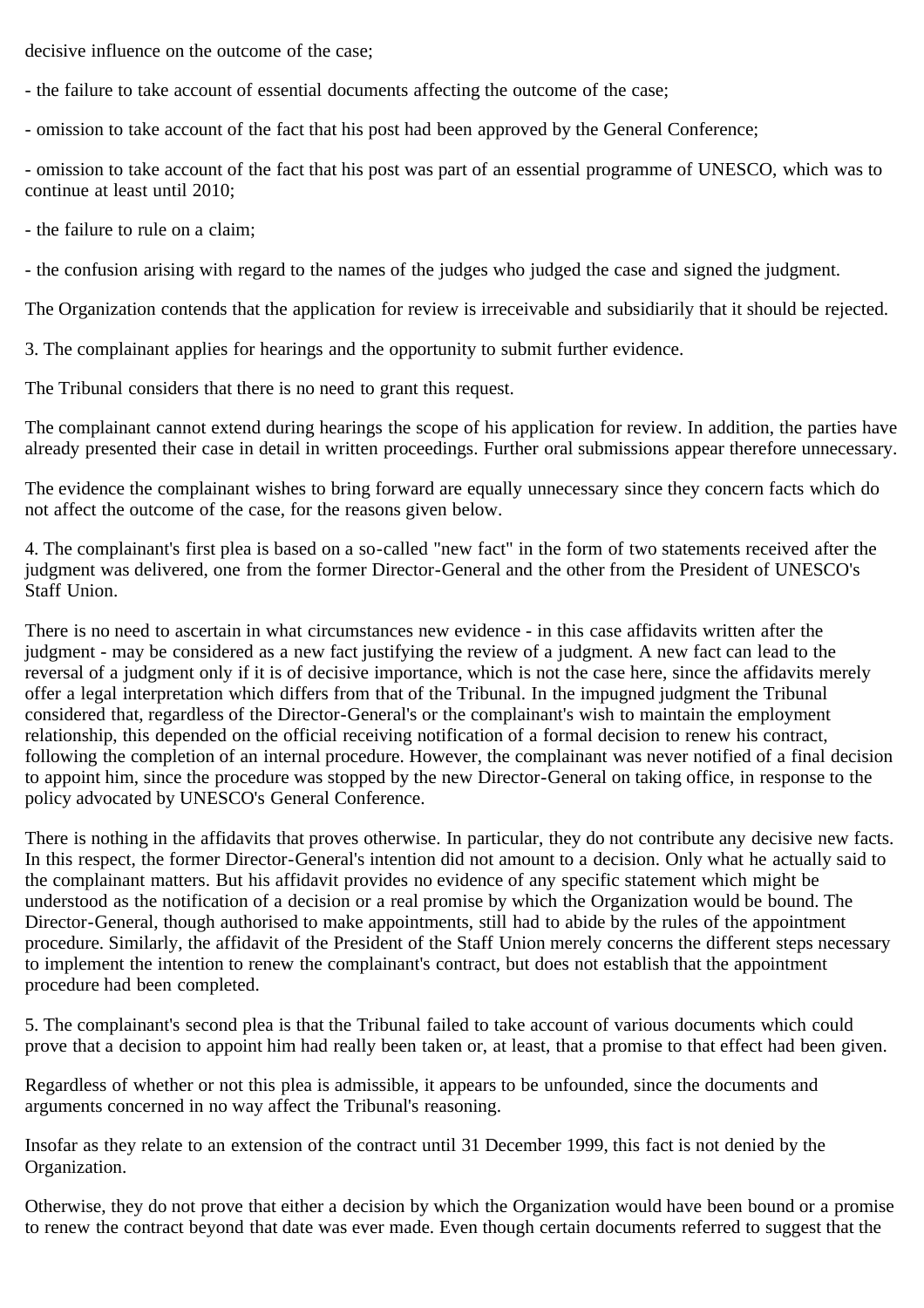former Director-General wished to renew the complainant's contract, that wish could only be implemented subject to certain formalities, which the Director-General did not intend to disregard and which had not been completed by the time the new Director-General decided to break off the appointment procedure. Moreover, even assuming that the former Director-General did give the complainant verbal assurances regarding the duration of his appointment, which has not been established, such assurances could not constitute a promise binding the Organization. In fact, the proper procedure had not been followed and the Director-General could certainly not make a firm commitment without complying with the procedure, which the complainant could not fail but realise.

6. The complainant's third plea is that in the proceedings pertaining to his first complaint UNESCO tried to deceive the Tribunal by hiding the fact that the post intended for him had been mentioned in the draft programme and budget for the 2000-2001 biennium (document 30/C5) and, secondly, that in this respect the document was approved as it stood by the General Conference, thus confirming or implying his appointment to the post at issue.

(a) Regarding the first point, the question arises as to whether such an argument affords grounds for review. It is not necessary to answer that question, considering that the fact does not appear to be decisive, since the adoption of a budget could in any case not be interpreted as a decision to make an appointment.

(b) For the same reason, it is not decisive to know whether document 30/C5 specifically mentioned the name of the complainant and whether the decision by the General Conference implied that the complainant's "personalised" post was funded.

7. The same comment applies to the complainant's fourth plea that the Tribunal took no account that the post intended for him was part of an essential UNESCO programme, which was due to continue at least until 2010.

In addition, the Tribunal cannot decide in lieu of the Director-General what the Organization needs to implement its programme.

8. Fifthly, the complainant contends that the Tribunal failed to rule on requests for the disclosure of documents by the Organization he had made in his rejoinder and in his further brief.

A plea that the Tribunal failed to rule on claims is related to a complainant's submissions on the merits; by contrast, decisions by the Tribunal on requests for the disclosure of documents concern the administration and appraisal of evidence and cannot, in principle, give rise to review.

In this case, however, the Tribunal dismissed the complaint in Judgment 2112, which implies the dismissal of all the claims submitted. The plea is therefore without merit.

The rejection, even implicit, of requests for the disclosure of documents arises from the Tribunal's legal reasoning, which cannot be impugned as such, considering that an error of law does not afford grounds for review.

9. As his sixth plea, the complainant refers to the following fact. The copy of the judgment received by the complainant when the judgment was delivered indicated that the Tribunal consisted of Judges Michel Gentot (President), Seydou Ba and Hildegard Rondón de Sansó. The same names appeared in the text of the judgment initially published on the Tribunal's website. However, the copy the complainant was subsequently sent and the amended text published on the internet gave the composition of the Tribunal as Judges Michel Gentot (President), Seydou Ba and Jean-François Egli.

The latter composition, which is correct, also appears on the official copy kept in the Tribunal's archives, as well as in the written collection of the Tribunal's judgments.

There is no need to consider further to what extent a serious procedural flaw - for instance, in the composition of the Tribunal - may afford grounds for review. But there is no flaw in the case of an oversight by the Registry regarding the names of the judges, which was doubtless unfortunate but subsequently rectified.

In the circumstances, this fact does not afford grounds for review.

10. Since all the pleas are without merit or inadmissible in that they afford no grounds for review, the application shall be dismissed in its entirety. It is worth noting that the complainant's financial claims are greater than those he put forward in the proceedings of Judgment 2112 and that, to that extent, they are equally irreceivable on the